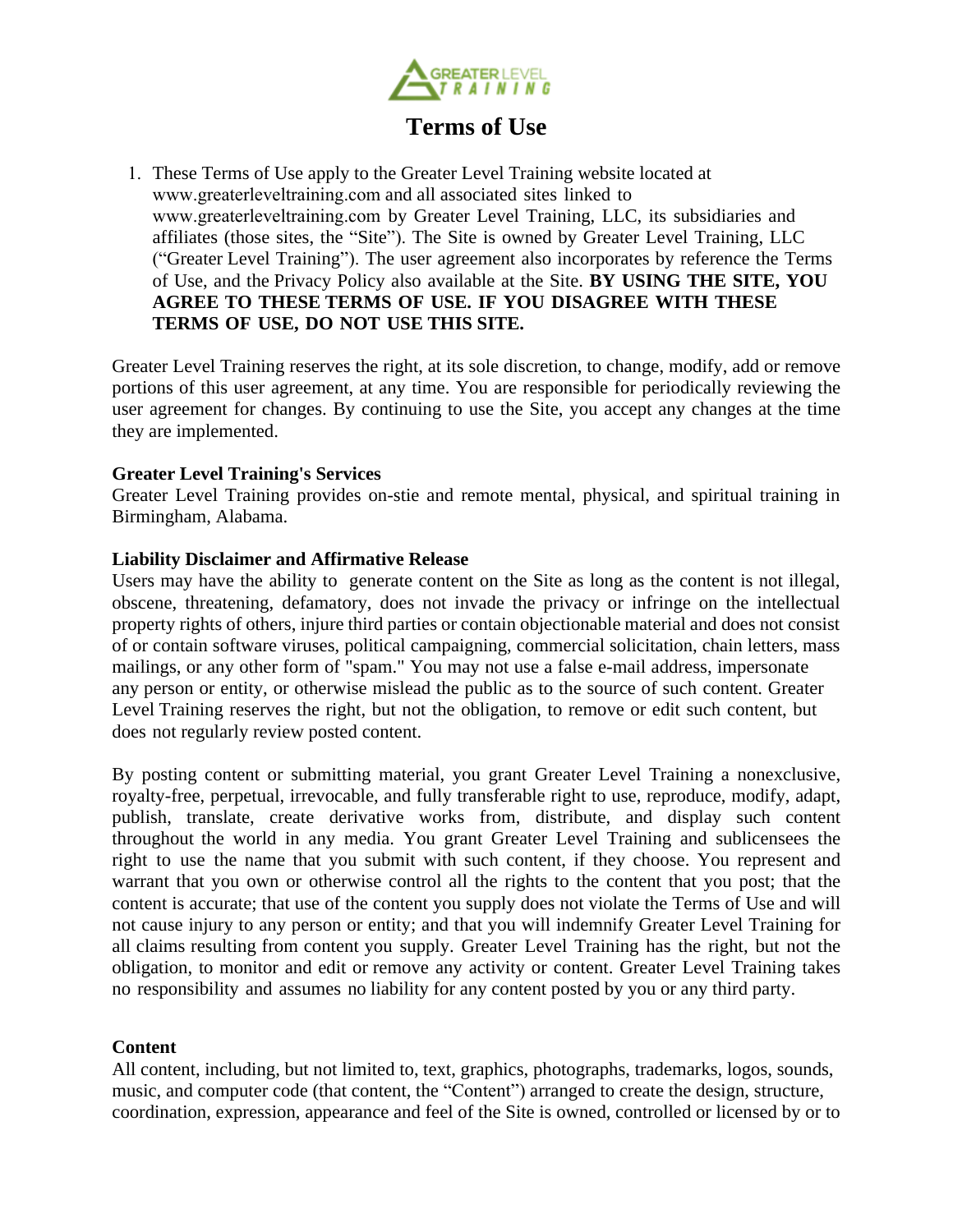Greater Level Training, and is protected by United States and international patent, copyright, trademark and trade secret laws of general applicability.

Except as expressly provided in the Terms of Use, no part of the Site and no Content may be copied, reproduced, republished, uploaded, posted, publicly displayed, encoded, translated, transmitted or distributed in any way to any other computer, server, web site, or other medium for publication or distribution or for any commercial enterprise without Greater Level Training's prior express written consent.

The above notwithstanding, you may use information purposefully made available by Greater Level Training for download from the Site provided that you: (1) not remove any proprietary notice language in all copies of such documents (2) use such information only for your personal, noncommercial, informational purpose and do not copy or post such information on any networked computer or broadcast it in any media (3) make no modifications to any such information (4) make no additional representations or warranties relating to such documents.

# **Trademarks and other Intellectual Property**

The trademarks of Greater Level Training are not to be used without permission. Trademarks include, but are not limited to:

# *Greater Level Training*



Trademarks also include, but are not limited to, the logos associated with any trademarks and used throughout the Site. The content included in the site and other resources made available through the site is protected by copyright and is owned or used with permission or under fair use by Greater Level Training.

#### **License and Site Access**

As long as you are in compliance with the Terms of Use, Greater Level Training grants you a personal, non-exclusive, nontransferable, limited privilege to enter and use the Site. Access to this site is limited to personal use of the Site and is not for downloading (other than page caching) or modifying all or any portion of the Site, without the prior express written consent of Greater Level Training. This license does not include any resale or commercial use of the Site or the Content; any collection or use of any product listings, descriptions or prices; any derivative use of the Site or the Content. No part of the Site may be reproduced, duplicated, copied, sold, resold, visited or otherwise exploited for any commercial purpose without the prior express written consent of Greater Level Training. Any unauthorized use of the Site terminates the permission and license granted under these terms. You are granted a limited, revocable nonexclusive right to create a hyperlink to the Site, or any part of the Site, as long as the link does not portray Greater Level Training or any licensors or affiliates in a false, misleading, derogatory or otherwise offensive matter. You may not use any logos or other proprietary trademarks as part of the link without the prior express written permission of Greater Level Training.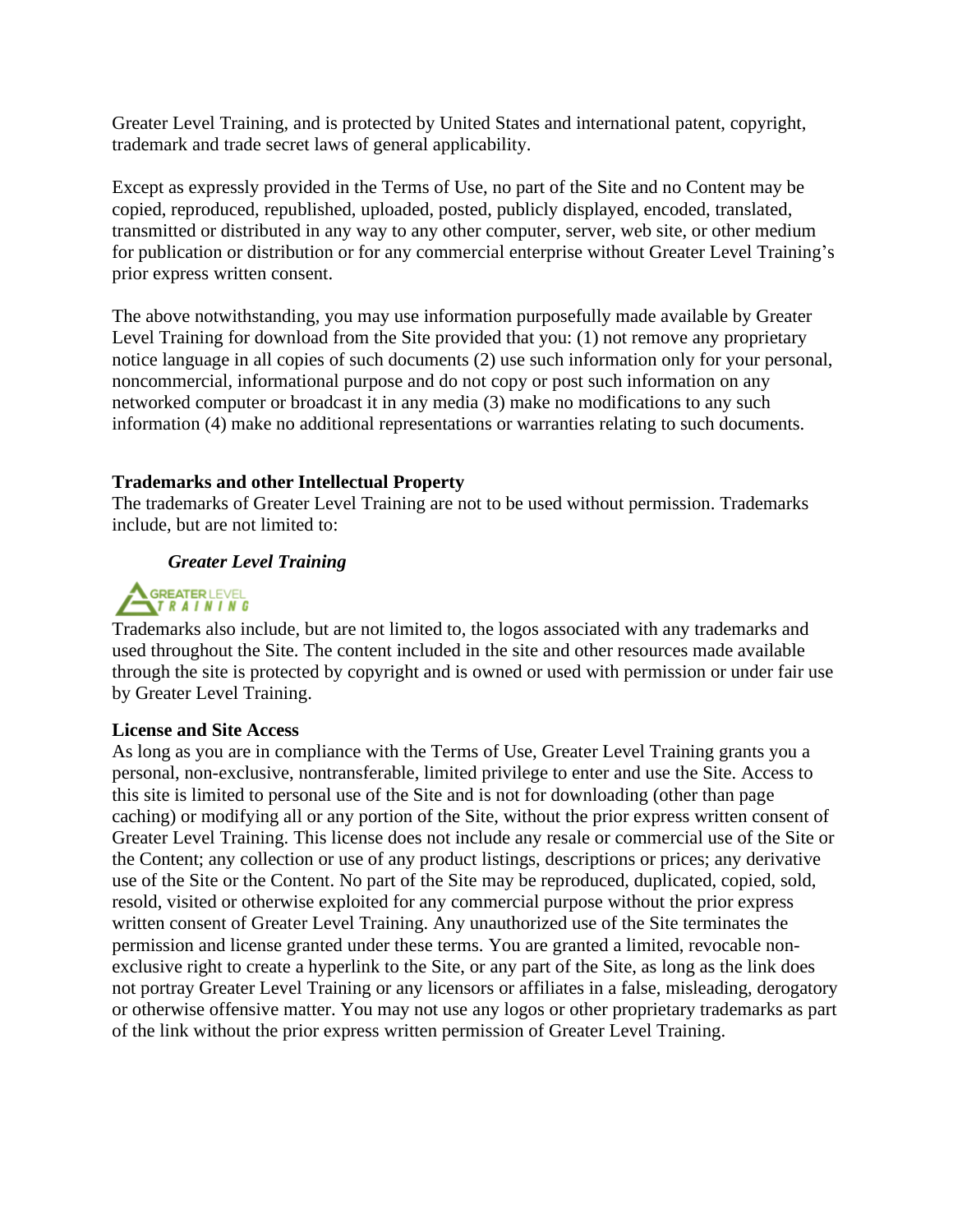# **Third Party Links**

Links to other websites are provided for the convenience and information of visitors to the Site. Clicking on these links will navigate you to another website. The inclusion of links on the Site does not represent, unless specifically noted in the link, an endorsement, authorization, sponsorship, or affiliation with the linked website. Unless otherwise indicated, any sites linked to from the Site are not under the control of Greater Level Training. Greater Level Training is not responsible for the content or presentation of any linked site. Greater Level Training makes no representation regarding the accuracy or completeness of the information contained in any linked sites. Sites that are included in the above links are those of various social media sites, such as Facebook, LinkedIn, Instagram, and Twitter. These links are provided for the purpose of helping site visitors learn more about Greater Level Training and its representatives.

# **Blog and Social Media Sites**

All editorial comments published through the Site reflect the personal opinions of the author and not necessarily the opinion of Greater Level Training. At times, Greater Level Training or the authors of the blog may post reviews related to certain products. The author of a given entry related to reviews or other product information will give an indication if they or Greater Level Training was compensated for the review. The above notwithstanding, it is Greater Level Training's policy only to endorse products it or its authors would endorse with or without compensation.

For blog entries, you are granted limited rights to copy, distribute, transmit or even adapt the entries from Greater Level Training as long as you provide a link to the original work and give credit to Greater Level Training and the original author.

For social media commentary, you are granted limited rights to copy, distribute, transmit or even adapt the entries from Greater Level Training as long as you provide a link to the original work and give credit to Greater Level Training and the original author.

# **User's Representations and Warranties**

By using the Site, you represent and warrant that:

• You are of legal age and sufficient authority to enter a binding agreement.

• All data supplied will be complete and accurate to the best of your ability. You will not impersonate any person or entity or otherwise misrepresent your affiliation with a person or entity.

• You will not transmit any content that is unlawful, defamatory, obscene, pornographic, trade libelous, threatening, harassing, tortuous, invasive of another's privacy, hateful, or racially, ethnically, religiously or otherwise objectionable.

# **Intellectual Property Infringement**

It is Greater Level Training's policy to respond to claims of intellectual property infringement. Greater Level Training will promptly process and investigate notices of alleged infringement and take appropriate actions under the Digital Millennium Copyright Act, Title 17, United States Code, Section 512(c)(2) ("DMCA") and other applicable intellectual property laws. As required by the DMCA, notifications of claimed copyright infringement should be sent to Greater Level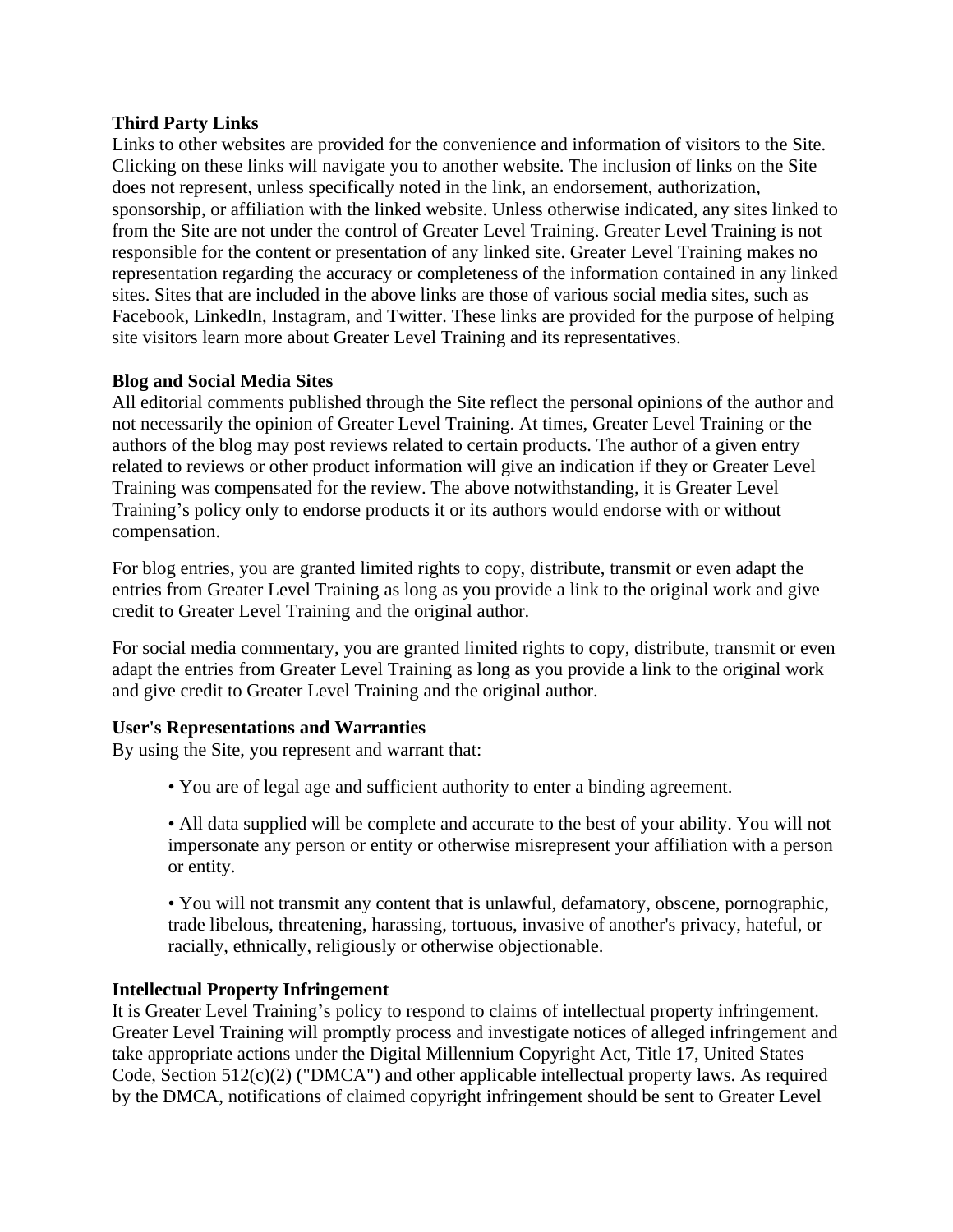Training's designated agent (the "Designated Agent"). Below is the information for Designated Agent for the Site:

Gatehouse Law, LLC 3108 Blue Lake Drive, Suite 200 Birmingham, Alabama 35243 Phone: 205.208.9595 Email: dmca@gatehouse.law

Any written communication under this section should include the following:

(1) A physical or electronic signature of a person authorized to act on behalf of the owner of an exclusive right that is allegedly infringed.

(2) Identification of the copyrighted work claimed to have been infringed, or, if multiple copyrighted works at a single online site are covered by a single notification, a representative list of such works at that site.

(3) Identification of the material that is claimed to be infringing or to be the subject of infringing activity and that is to be removed or access to which is to be disabled, and information reasonably sufficient to permit the service provider to locate the material.

(4) Information reasonably sufficient to permit the service provider to contact the complaining party, such as an address, telephone number, and, if available, an electronic mail address at which the complaining party may be contacted.

(5) A statement that the complaining party has a good faith belief that use of the material in the manner complained of is not authorized by the copyright owner, its agent, or the law.

(6) A statement that the information in the notification is accurate, and under penalty of perjury, that the complaining party is authorized to act on behalf of the owner of an exclusive right that is allegedly infringed.

# **Products or Services Offered on the Site**

Greater Level Training may make changes to any products or services offered on the Site, or to the applicable prices for any such products or services, at any time, without notice. The information on the Site regarding products and services may be out of date, and Greater Level Training is not obligated to update such information on the Site.

#### **Fact Scenarios**

Greater Level Training may, at times, use fact scenarios based in part on true events. The fact scenarios, however, are used for illustrative purposes and are not meant to depict any real person or event.

# **Disclaimers**

GREATER LEVEL TRAINING MAKES NO CLAIM THAT THE SITE OR ANY CONTENT, SERVICE OR FEATURE OF THE SITE WILL BE ERROR-FREE OR UNINTERRUPTED, OR THAT ANY DEFECTS WILL BE CORRECTED, OR THAT YOUR USE OF THE SITE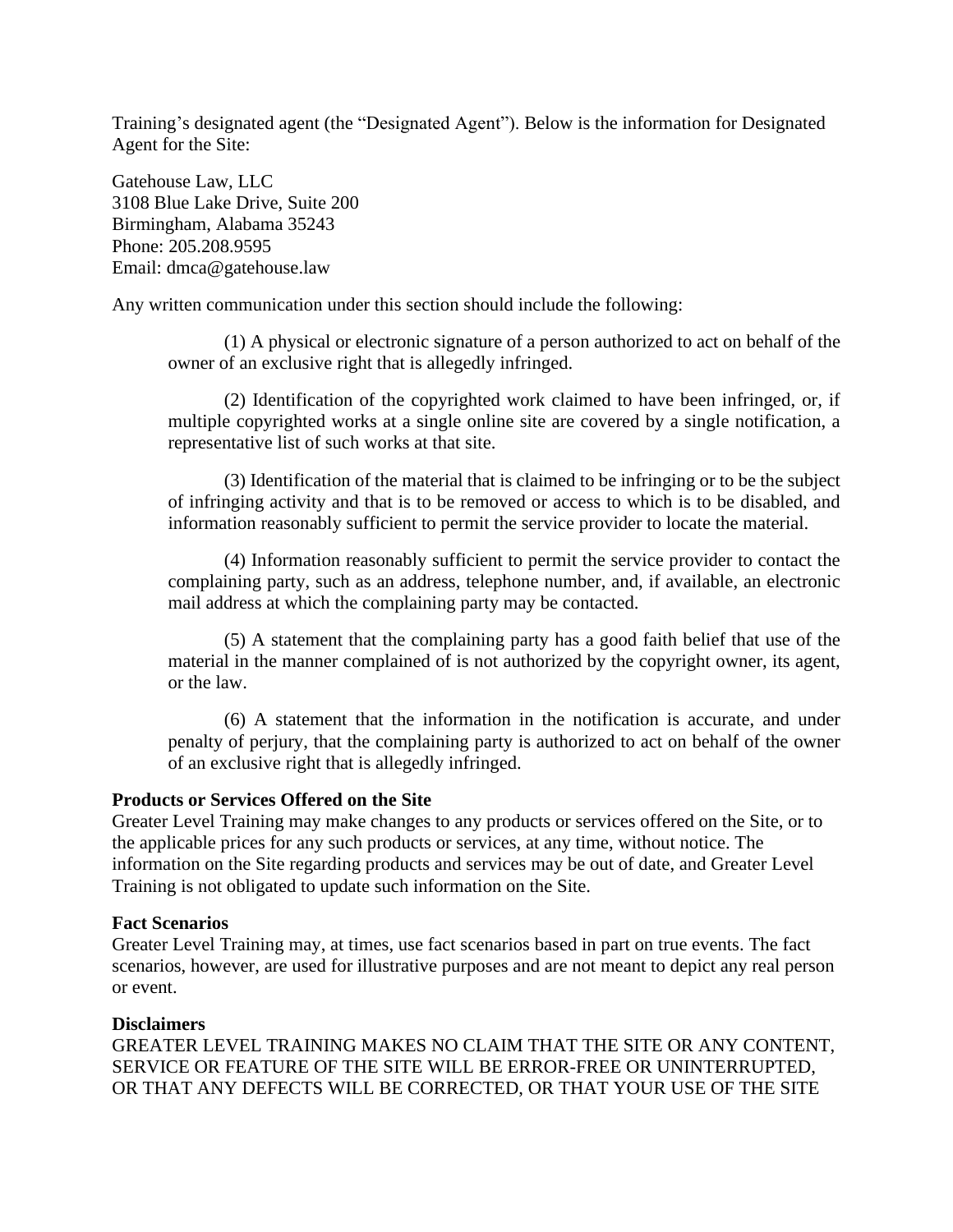OR SERVICES OFFERED THROUGH THE SITE WILL PROVIDE SPECIFIC RESULTS. THE SITE AND ITS CONTENT ARE DELIVERED ON AN "AS-IS" AND "AS-AVAILABLE" BASIS. ALL INFORMATION PROVIDED ON THE SITE IS SUBJECT TO CHANGE WITHOUT NOTICE. GREATER LEVEL TRAINING CANNOT ENSURE THAT ANY FILES OR OTHER DATA YOU DOWNLOAD FROM THE SITE WILL BE FREE OF VIRUSES OR CONTAMINATION OR DESTRUCTIVE FEATURES. GREATER LEVEL TRAINING DISCLAIMS ALL WARRANTIES, EXPRESS OR IMPLIED, INCLUDING ANY WARRANTIES OF ACCURACY, NON-INFRINGEMENT, MERCHANTABILITY AND FITNESS FOR A PARTICULAR PURPOSE. GREATER LEVEL TRAINING DISCLAIMS ANY AND ALL LIABILITY FOR THE ACTS, OMISSIONS AND CONDUCT OF ANY THIRD PARTIES IN CONNECTION WITH OR RELATED TO YOUR USE OF THE SITE AND/OR ANY SERVICES. YOU ASSUME TOTAL RESPONSIBILITY FOR YOUR USE OF THE SITE AND ANY LINKED SITES TO WHICH YOU MAY NAVIGATE FROM THE SITE. YOUR SOLE REMEDY AGAINST GREATER LEVEL TRAINING FOR DISSATISFACTION WITH THE SITE OR ANY CONTENT IS TO STOP USING THE SITE OR ANY SUCH CONTENT. THIS LIMITATION OF RELIEF IS A PART OF THE BARGAIN BETWEEN THE PARTIES.

The above disclaimer applies to any damages, liability or injuries caused by any failure of performance, error, omission, interruption, deletion, defect, delay in operation or transmission, computer virus, communication line failure, theft or destruction of or unauthorized access to, alteration of, or use of the Site, whether for breach of contract, tort, negligence or any other cause of action.

Greater Level Training reserves the right to do any of the following, at any time, without notice: (1) modify, suspend or terminate operation of or access to the Site, or any portion of the Site, for any reason; (2) modify or change the Site, or any portion of the Site, and any applicable policies or terms; and (3) interrupt the operation of the Site, or any portion of the Site, as necessary to perform routine or non-routine maintenance, error correction, or other changes.

# **Right to Refuse Service**

Greater Level Training reserves the right to refuse service to anyone and terminate your account at any time.

# **Limitation of Liability**

Greater Level Training is not liable to you, except where prohibited by law, for any indirect, consequential, exemplary, incidental or punitive damages, including lost profits, even if Greater Level Training has been advised of the possibility of such damages.

# **Indemnity**

You agree to indemnify and hold Greater Level Training, its officers, directors, shareholders, predecessors, successors in interest, employees, agents, subsidiaries and affiliates, harmless from any demands, loss, liability, claims or expenses (including attorneys' fees), made against Greater Level Training by any third party due to or arising out of or in connection with your use of the Site.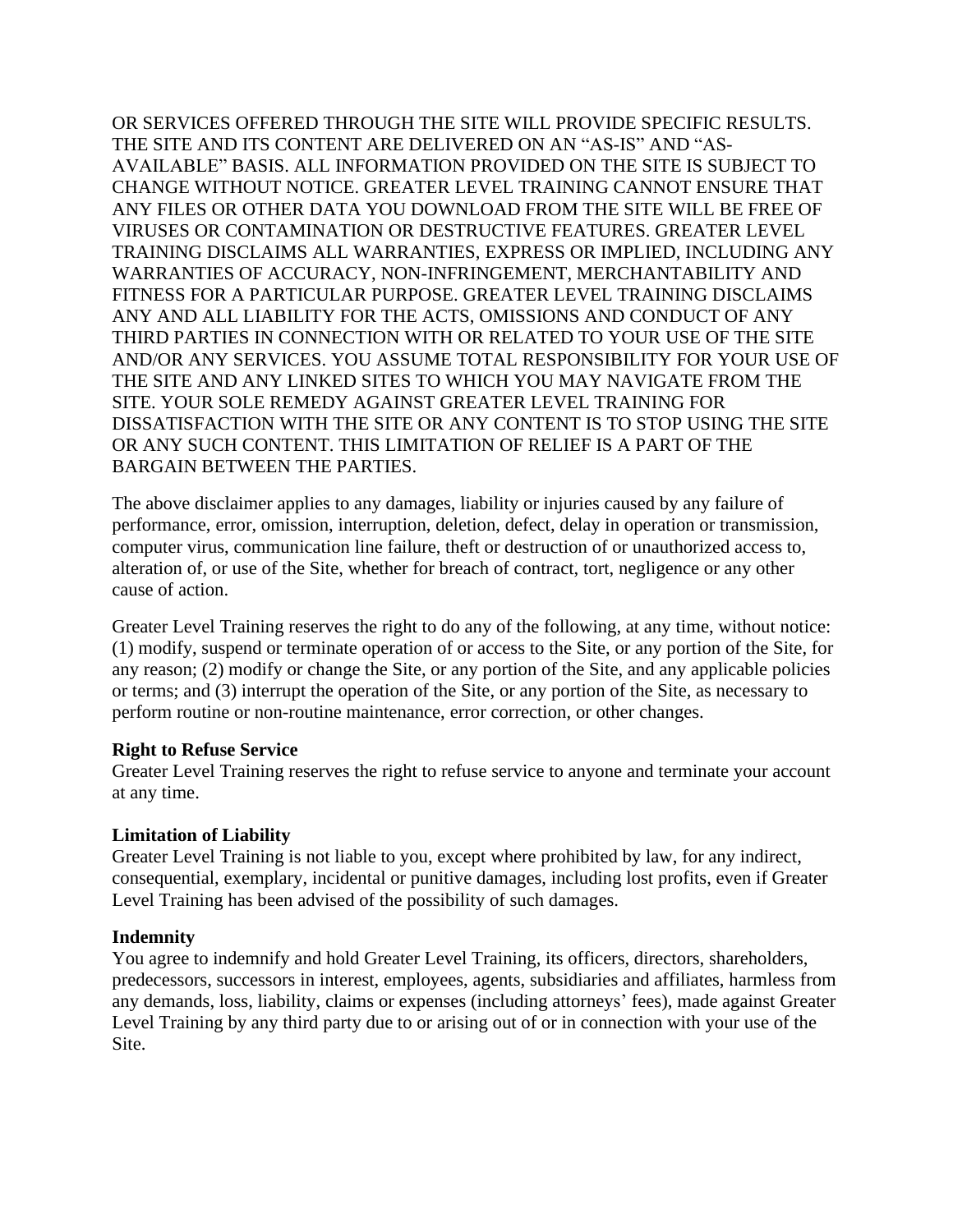# **Violation of These Terms of Use**

Greater Level Training may disclose any information about you (including your identity) if it determines such disclosure is necessary in connection with any investigation or complaint regarding your use of the Site, or to identify, contact or bring legal action against someone who may be causing injury to or interference with (intentional or not) Greater Level Training' rights or property, or the rights or property of visitors to or users of the Site, including Greater Level Training's customers. Some violations may include:

◦ Using the Site without the requisite ability or authority to ratify legally binding contracts, or while temporarily or indefinitely suspended from the Site;

◦ Circumventing or manipulating the billing process, or any fees owed to Greater Level Training;

◦ Distributing or posting spam, chain letters, or pyramid schemes;

◦ Distributing viruses or any other technologies that may harm Greater Level Training or the interests or property of Greater Level Training customers;

◦ Copying, modifying, republishing or distributing content from the Site or Greater Level Training's copyrights and trademarks;

◦ Impersonating another person or otherwise misrepresenting your affiliation with another person or entity;

◦ Conducting fraud, hiding or attempting to hide your identity;

◦ Providing inaccurate contact information;

◦ Harvesting or otherwise collecting information about users, including email addresses, without their consent; or

◦ Transmitting to Greater Level Training or any user any information or materials of any kind that (1) violate, plagiarize or infringe on the intellectual property or contractual rights of any third party (2) are libelous, defamatory, obscene, pornographic, abusive (3) contain any viruses, Trojan horses, worms, time bombs, cancelbots or other computer programming routines that are intended to damage, detrimentally interfere with, surreptitiously intercept or expropriate any system, data or personal information.

Greater Level Training reserves the right at all times to disclose any information it deems necessary to comply with applicable law, regulation, legal process or governmental request. Greater Level Training may also disclose your information when it determines that applicable law requires or permits such disclosure, including exchanging information with other companies and organizations for fraud protection purposes.

You agree that Greater Level Training may preserve any transmittal or communication from you through the Site or any service offered on or through the Site, and may also disclose such data if required to do so by law or Greater Level Training determines that such preservation or disclosure is reasonably necessary to: (1) comply with legal process (2) enforce the Terms of Use (3) respond to claims that any such data violates the rights of others (4) protect the rights,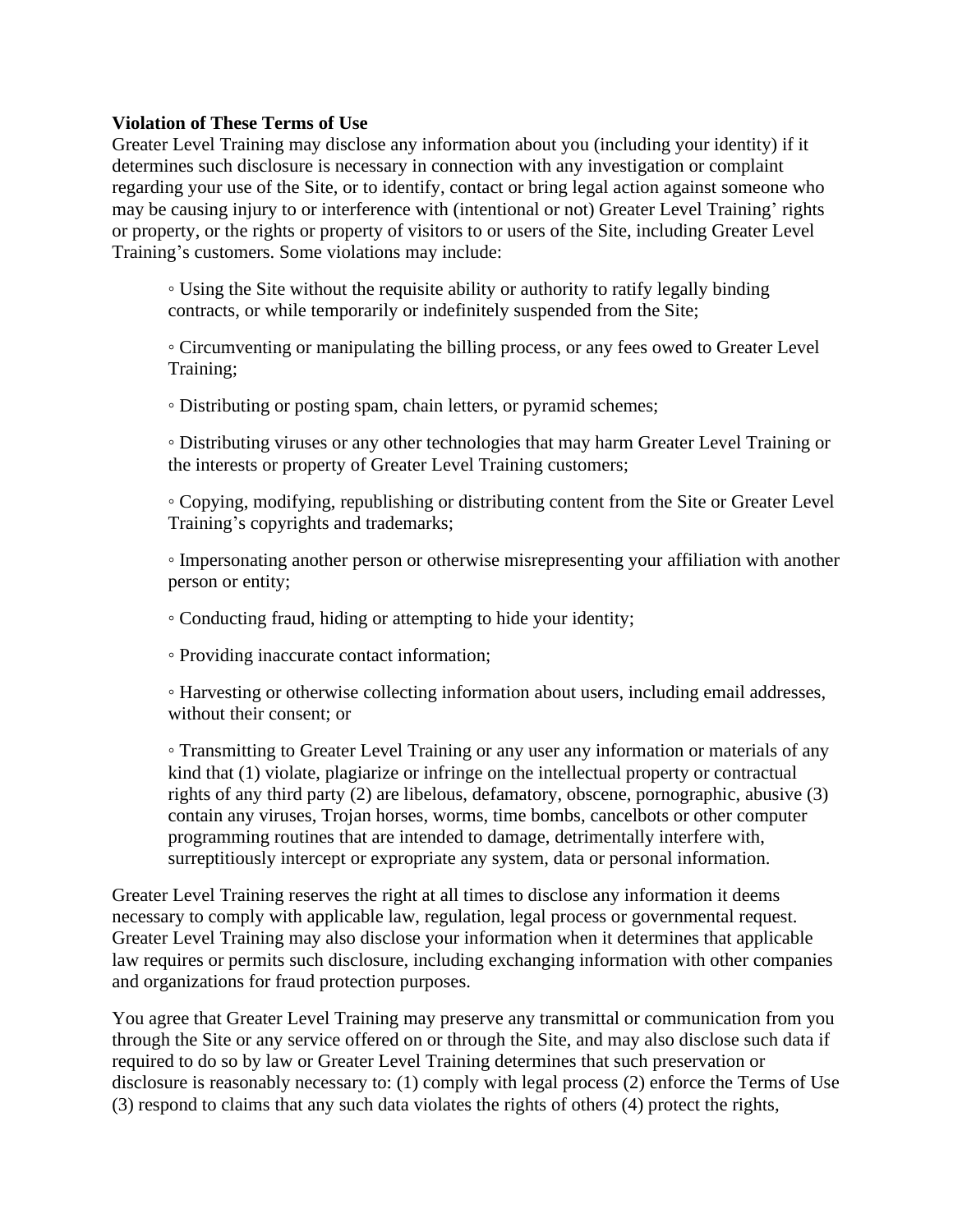property or personal safety of Greater Level Training, its employees, users of or visitors to the Site, and the public.

You agree that Greater Level Training may, in its sole discretion and without notice, terminate your access to the Site if it determines you have violated these Terms of Use or other agreements or guidelines associated with your use of the Site. You also agree that any violation by you of these Terms of Use will constitute an unlawful and unfair business practice that will cause irreparable harm to Greater Level Training. Because monetary damages for such a violation would be inadequate, you consent to Greater Level Training obtaining any injunctive or equitable relief it deems necessary or appropriate in such circumstances. These remedies are in addition to any other remedies Greater Level Training may have at law or in equity.

You agree that Greater Level Training may, in its sole discretion and without prior notice, terminate your access to the Site, for cause, which includes, but is not limited to: (1) requests by law enforcement or other government agencies (2) a request by you (3) discontinuance or material modification of the Site or any service offered on or through the Site or (4) unexpected technical issues or problems.

If Greater Level Training does take any legal action against you as a result of your violation of the Terms of Use, it will be entitled to recover from you, and you agree to pay, all reasonable attorneys' fees and costs of such action, in addition to any other relief granted. You agree that Greater Level Training will not be liable to you or to any third party for termination of your access to the Site as a result of any violation of these Terms of Use.

# **Governing Law; Dispute Resolution**

You agree that all matters relating to your access to or use of the Site, including all disputes, will be governed by the laws of the United States and by the laws of the state of Alabama without regard to its conflicts of laws provisions. You agree to the personal jurisdiction by and exclusive venue in the state and federal courts in Jefferson County, Alabama, and waive any objection to such jurisdiction or venue. Any claim under these Terms of Use must be brought within one (1) year after the cause of action arises, or such claim or cause of action is barred. No recovery may be sought or received for damages other than out-of-pocket expenses, except that the prevailing party will be entitled to costs and attorneys' fees.

If there is any controversy or dispute between you and Greater Level Training arising out of or in connection with your use of the Site, the parties shall attempt, promptly and in good faith, to resolve any such dispute. If the parties are unable to resolve any such dispute within a reasonable time (not to exceed thirty (30) days), then either party may submit such controversy or dispute to mediation. If the dispute cannot be resolved through mediation, then it shall be submitted to legally binding arbitration. Judgment upon an arbitration decision may be entered in any court otherwise having jurisdiction. This provision is intended to be as broad as possible under the law: it shall apply to all claims and causes of action, including all statutory and constitutional claims, contract claims and tort claims. The parties agree that their relationship affects and involves interstate commerce. **YOU UNDERSTAND THAT DISPUTES RESOLVED UNDER THIS PROVISION SHALL BE THE SOLE REMEDY FOR ANY CONTROVERSY OR CLAIM ARISING OUT OF THE TERMS OF USE AND EXPRESSLY WAIVE YOUR RIGHT TO A LAWSUIT IN ANY CIVIL COURT EXCEPT TO ENFORCE AN ARBITRATION DECISION.**